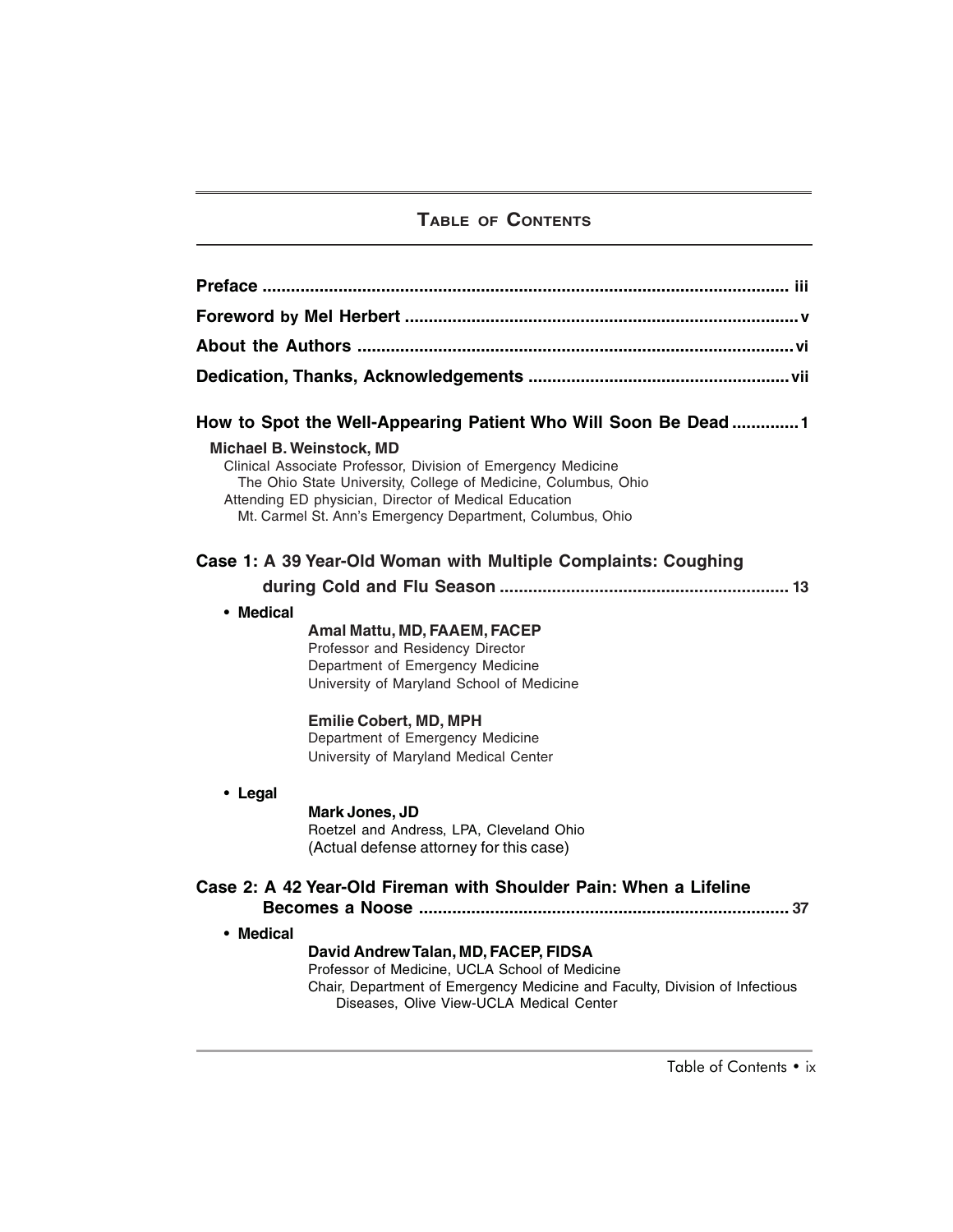Editorial boards: Annals of Emergency Medicine, Emergency Medicine News, and Pediatric Emergency Care

Reviewer: Clinical Infectious Diseases, JAMA, and The Medical Letter (Actual expert witness for this case)

# • **Legal**

### **Jennifer L'Hommedieu Stankus, MD, JD**

Former medical malpractice defense attorney and military magistrate ACEP Medical-Legal Committee and Ethics Committee Contributing writer for ACEP News

# **Case 3: A 15 Year-Old Girl with Headache: A Grandmother's 9/11 Story . 71**

• **Medical**

## **Jonathan Edlow, MD, FACEP**

Associate Professor of Medicine, Department of Emergency Medicine, Harvard Medical School Chair, American College of Emergency Physicians (ACEP) Headache

Clinical Policy Task Force

• **Legal**

**William Bonezzi, JD** (Actual defense attorney for this case) Bonezzi, Switzer, Murphy & Polito, Cleveland, Ohio

### **Case 4: A 36 Year-Old Man With Chest Pain: The Double Bounceback .... 95**

• **Medical**

### **David Sklar, MD, FACEP**

Professor of Emergency Medicine University, New Mexico School of Medicine Associate Dean & Designated Institutional Officer Graduate Medical Education Author, Unanticipated Death After Discharge Home From the Emergency

Department, Annals of Emergency Medicine, June 2007

### **Rob Rogers, MD, FACEP, FAAEM, FACP**

Associate Professor of Emergency Medicine, Department of Emergency Medicine, The University of Maryland School of Medicine Director of Undergraduate Medical Education

• **Legal**

# **Diane Sixsmith, MD, MPH, FACEP**

(Actual NY State Medical Board reviewer for this case) Chairman, Dept. Emergency Medicine, New York Hospital Queens Asst. Professor of Emergency Medicine, Weill Medical College of Cornell University

#### **Greg Rankin, JD**

Managing partner at Lane, Alton, & Horst, Columbus, Ohio The Best Lawyers in America, Medical malpractice, 2009

# x • Table of Contents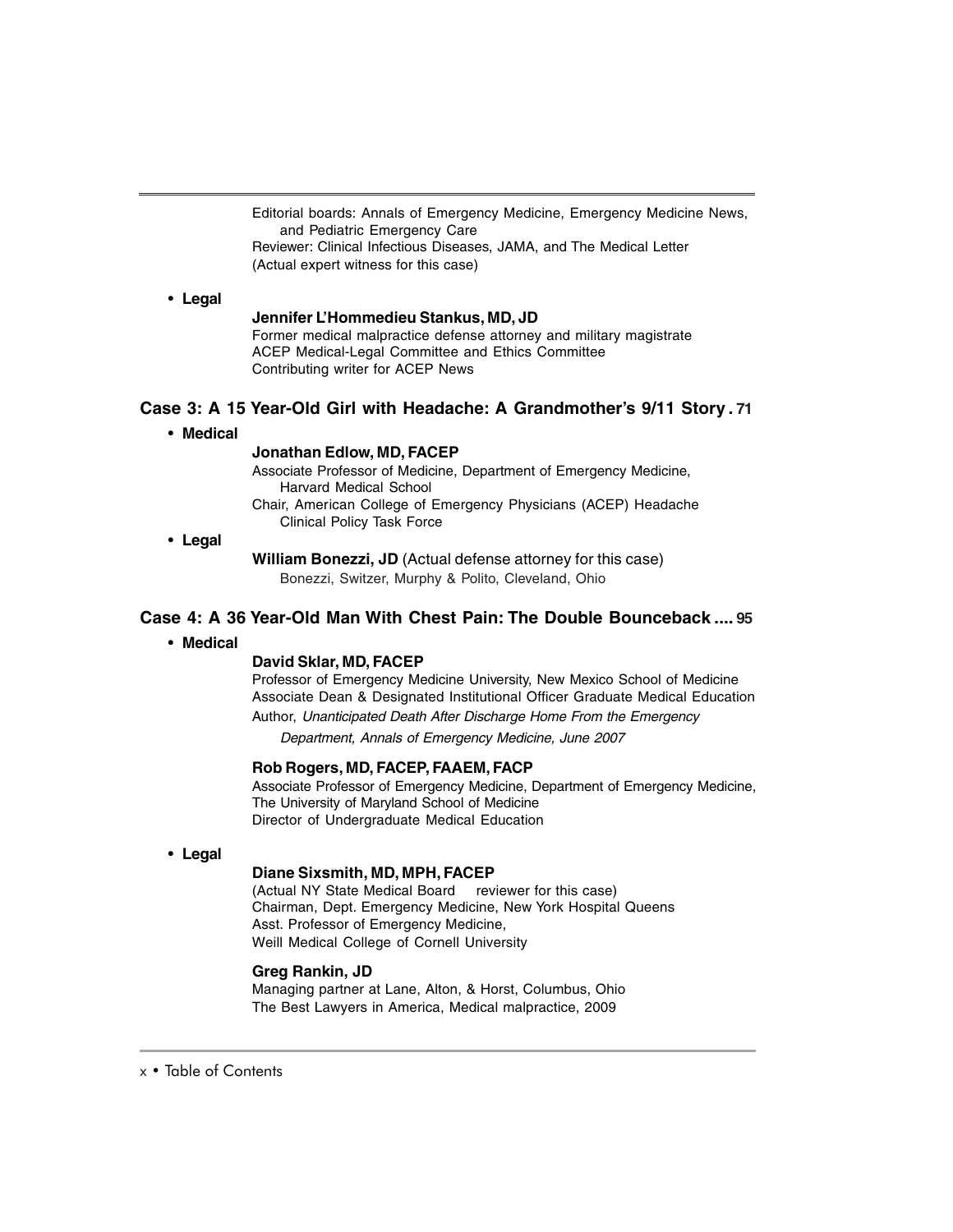# **Case 5: A 38 Year-Old Woman with Abdominal Pain: CT out of**

**Proportion to Examination ............................................................... 121**

#### • **Medical**

### **Peter Rosen, MD, FACEP**

Senior Lecturer, Emergency Medicine, Harvard University School of Medicine Attending, Emergency Medicine Beth Israel/Deaconess Medical Center Founding editor, Rosen's Emergency Medicine: Concepts and Clinical Practice

### **Gillian Schmitz, MD**

Emergency Medicine Faculty, Georgetown University/Washington University 2010 AWAEM Early Career Faculty Award from the Academy for Women in Academic Emergency Medicine

(physician who actually cared for this patient)

### • **Legal**

### **Karl Schedler, JD**

Principal Attorney, Office of the Attorney General of Ohio Court of Claims Defense Section, The Ohio State University

## **Case 6: A 32 Year-Old Woman with Headache: We Own this Diagnosis. 141**

• **Medical**

### **Jonathan Edlow, MD, FACEP**

Associate Professor of Medicine, Department of Emergency Medicine, Harvard Medical School Chair, ACEP Headache Clinical Policy Task Force

### • **Legal**

### **Robert Bitterman, MD, JD, FACEP**

President, Bitterman Health Law Consulting Group, Inc. Chairman, ACEP Medical Legal Committee Contributing Editor, Emergency Department Legal Letter

# **Case 7: A 52 Year-Old with a Cold: Why Vitals Signs Are Vital ............... 173**

### • **Medical**

# **David Andrew Talan, MD, FACEP, FIDSA**

Professor of Medicine, UCLA School of Medicine

Chair, Department of Emergency Medicine and Faculty, Division of Infectious Diseases, Olive View-UCLA Medical Center

Editorial boards: Annals of Emergency Medicine, Emergency Medicine News, and Pediatric Emergency Care

Reviewer: Clinical Infectious Diseases, JAMA, and The Medical Letter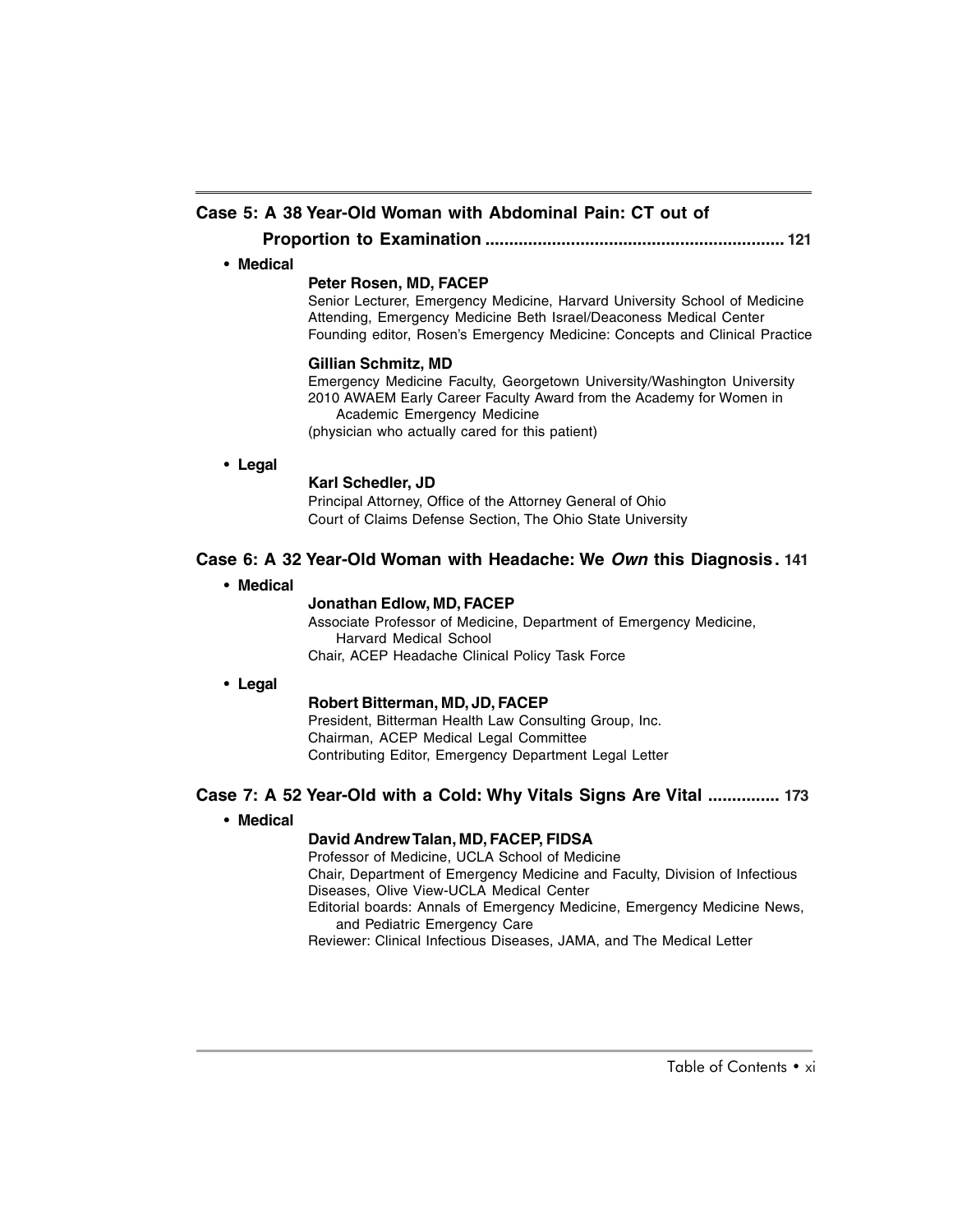# • **Legal**

#### **Daniel Malkoff, JD**

Senior Assistant General Counsel, Attorney General of Ohio Ohio State University Medical Center

## **Case 8: A 15 Year-Old Girl with RLQ Abdominal Pain: It Is an Appy … Right?. 191**

• **Medical**

# **Ryan Longstreth, MD, FACEP**

Attending ED physician, Immediate Health Associates, Columbus, Ohio Co-author, Bouncebacks!

#### **David Andrew Talan, MD, FACEP, FIDSA**

Professor of Medicine, UCLA School of Medicine Chair, Department of Emergency Medicine and Faculty, Division of Infectious Diseases, Olive View-UCLA Medical Center Editorial boards: Annals of Emergency Medicine, Emergency Medicine News, and Pediatric Emergency Care Reviewer Clinical Infectious Diseases, JAMA, and The Medical Letter

## • **Legal**

## **Karen Clouse, JD**

(Actual defense attorney for this case) Partner with Arnold, Todaro & Welch, Columbus, Ohio

## **Case 9: A 46 Year-Old Male with Neck Pain: Pounding a Square Peg**

**into a Round Hole............................................................................ 223**

### • **Medical**

# **Stephen Colucciello, MD, FACEP**

Clinical Professor, Emergency Medicine, University of North Carolina Medical School, Chapel Hill, North Carolina Assistant Chair, Director of Clinical Services, and Trauma Coordinator Dept. of Emergency Medicine, Carolinas Medical Center ACEP's National Speaker of the Year, 1992

# • **Legal**

#### **Jennifer L'Hommedieu Stankus, MD, JD**

Former medical malpractice defense attorney and military magistrate ACEP Medical-Legal Committee and Ethics Committee Contributing writer for ACEP News